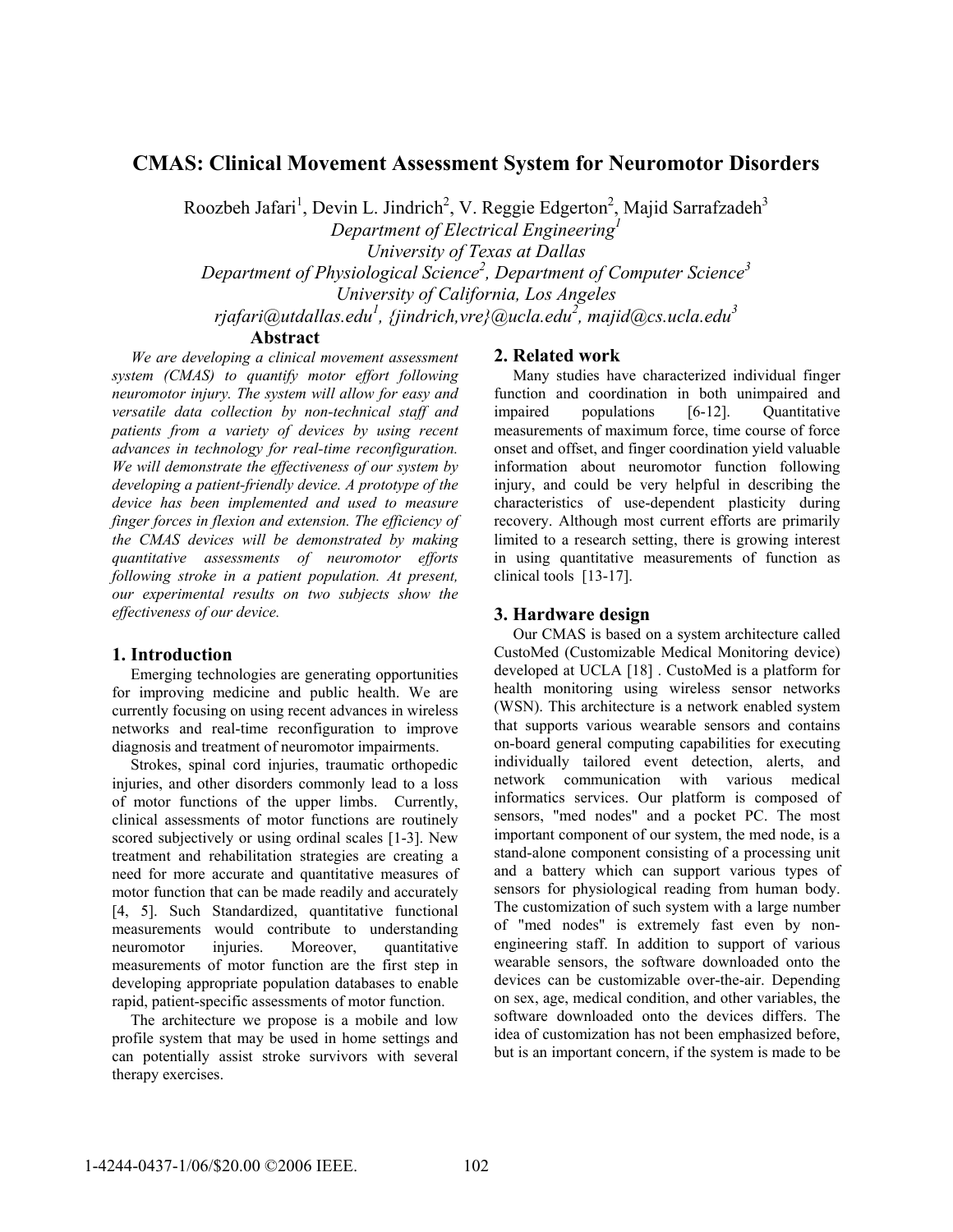robust enough to handle many different needs, as well as unexpected needs that may arise.

## **3.1. Sensors**

CustoMed can interface with various types of sensors, such as pressure, galvanic skin response, flex, piezo-electric film and temperature sensors. These sensors can provide continual physiological measurements as well as environmental measurements, even when people operating in hazardous environments. In our first CMAS prototype, we utilize pressure sensors to measure the force applied by individual hand digits to a handgrip. Pressure sensors are ideal for measuring forces without disturbing the dynamics of a test. They can be used to measure both static and dynamic forces. They are thin enough to enable non-intrusive measurement. The resistance of the sensor decreases as force is applied.

## **3.2. Handgrip device**

The CMAS handgrip device is capable of measuring forces generated by individual fingers using pressure sensors. The resistance against squeeze force in our handgrip device is adjustable. A picture of the handgrip device along with sensors and a med-node is shown in Figure 1.



**Figure 1. Handgrip device** 

## **3.3. Med node**

Med Nodes enable the system to be flexible. Although their basic structure can remain fixed most of the time, customization of the system with a large number of "med nodes" is extremely fast. The "med nodes" can be complex enough to suit a range of applications, such as tracking knee motion after knee surgery to aiding Alzheimer patients residing in assisted living homes by detecting arousal and/or agitation (by measuring skin conductance). Furthermore, they support a variety of analog and digital sensors. The block is software programmable and can be customized for various applications and sensors. On-chip memory blocks are also available for data storage. The processors of "med nodes" are dotmotes developed at the University of California, Berkeley. A "med node" along with a handgrip and pressure sensors is shown in Figure 1.

# **3.4. Pocket PC**

A pocket PC is responsible for collecting data from "med nodes" and classifying them. It dispatches the critical events detected by "med nodes" or the pocket PC, itself, to the Internet. Moreover, it coordinates and controls the overall functionality of the system. It can as well perform resource management to accommodate several objectives such as optimizing the power or enhancing the fault-tolerance. In many medical monitoring applications, pocket PCs can facilitate interactions with patients with their large displays while the mobility is not sacrificed.

### **4. Software design 4.1. Med node**

The software for med nodes has been developed in C and under SOS, a new operating system for moteclass sensor nodes that takes a more dynamic point on the design spectrum [19]. SOS consists of dynamically-loaded modules and a common kernel, which implements messaging, dynamic memory, and module loading and unloading, among other services. Dynamic reconfigurability is one of our primary objectives. In the domain of embedded computing, reconfigurability is the ability to modify the software on individual nodes of a network after the system has been deployed and initialized. This provides the ability to incrementally update and add new software modules to med nodes after deployment, and remove unused software modules when they are no longer needed. This in particular is beneficial when the medical staff ought to remotely update the software that runs on med nodes. The ability to reconfigure the software on med nodes may potentially enhance the power consumption of the system (and the lifetime) by limiting the wireless transmission to only the most valuable data. In tiny embedded systems that we utilize -- Berkeley dotmotes-- the most power hungry component is the radio module. In addition, the local processing in med-nodes may be dynamically altered based on individual's need.

### **4.2. Pocket PC**

The software on Pocket PC provides both serial connection with a gateway med node and Internet connection with an external server. The existing radio communication protocol on med-nodes is incompatible with the wireless receiver on Pocket PCs. Therefore, we utilize a base-station med node that collects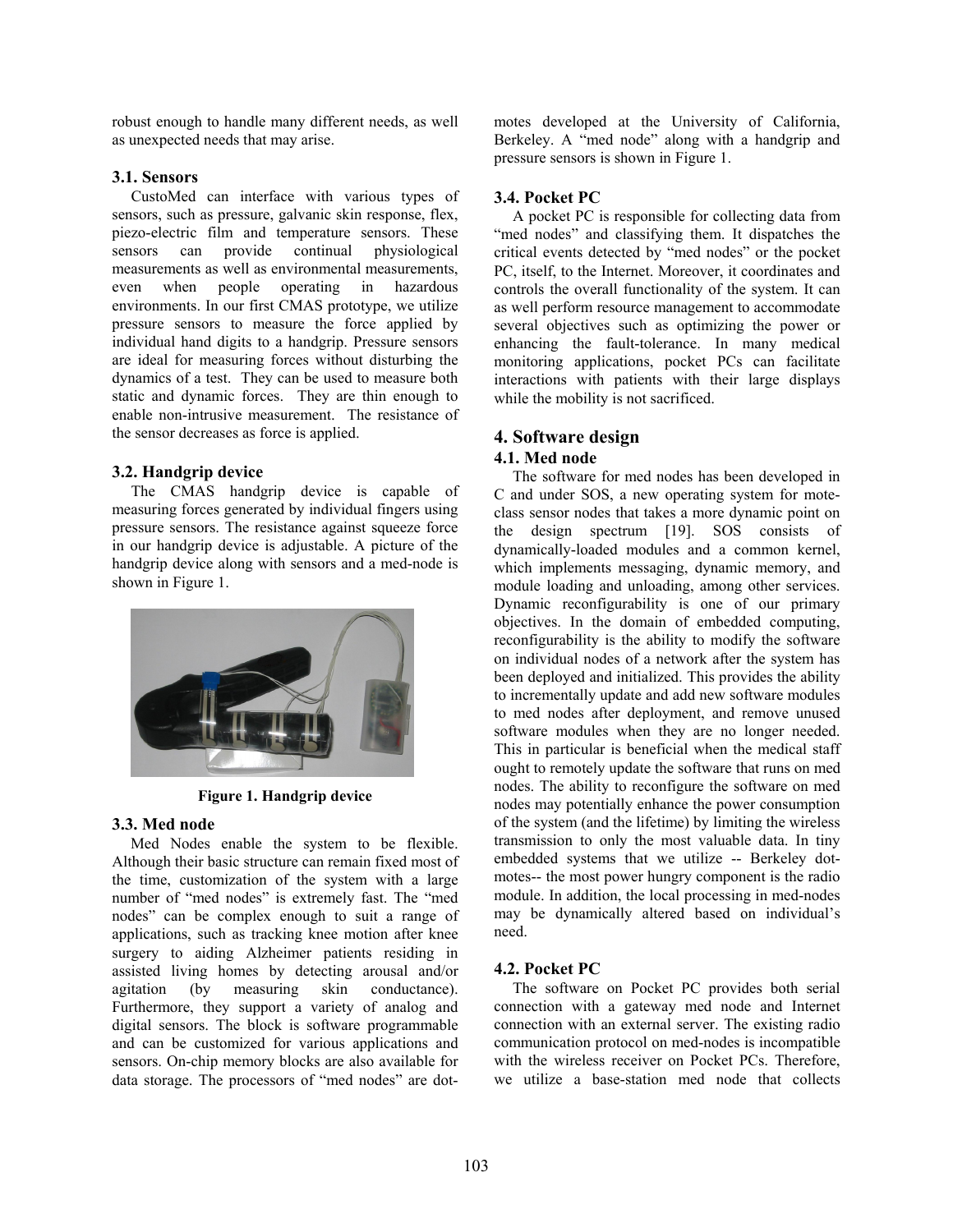information from all med-nodes and sends to the pocket PC through the serial connection. The base station med-node also facilitates the software reconfiguration (in SOS the new software modules that is installed must be dispatched from a base station). The Internet connection with an external server may be utilized for remote monitoring. As shown in Figure 2, in the first window of CMAS terminal on pocket PC, the user specifies the proper port configuration for both serial and Internet connections. When the external server is not available, the user may choose to bypass the Internet connectivity.

| CMAS Terminal<br>Open<br>⊛ COM1<br>4800 (<br>Close<br>) COM2<br>ි 9600<br>Test<br>$\supset$ COM3<br>◉ 19.2<br><b>Bypass</b><br>ີ 115.2<br>Exit<br>Display log?<br>○ Yes<br>() No<br>Save log?<br>∩ Yes I<br>D) No<br>IP address<br>131.179.96.90 | <b>Start</b> | ₩ 4€8:57 |
|--------------------------------------------------------------------------------------------------------------------------------------------------------------------------------------------------------------------------------------------------|--------------|----------|
|                                                                                                                                                                                                                                                  |              |          |
|                                                                                                                                                                                                                                                  |              |          |
|                                                                                                                                                                                                                                                  |              |          |
|                                                                                                                                                                                                                                                  |              |          |
|                                                                                                                                                                                                                                                  |              |          |
|                                                                                                                                                                                                                                                  |              |          |
| Edit Open $\left  \cdot \right $<br>л                                                                                                                                                                                                            |              |          |

**Figure 2**. **Connection setup window**

For the particular handgrip device we utilize, four pressure sensors are employed. Hence, it is imperative that patient's hand digits are placed properly on individual sensors. In addition, due to the variable physical capabilities of patients, the applied force must be normalized. Hence, the screen shot shown in Figure 3 is designed to assess the maximum voluntary contraction (MVC) and ensure that the fingers are properly placed on the sensors.



**Figure 3. Calibration window** 

Following the calibration process, the main window of CMAS terminal is displayed as shown in Figure 4. The top window features a guide or a target cursor that moves on a sinusoidal wave (Fig. 4, black dot). The patient's response (i.e. the average forces applied to the pressure sensors) is displayed in the same window (Fig. 4, blue dot bounded by horizontal lines). The objective is to have the patient follow the guide by applying appropriate force to the handgrip device. The force may be scaled to 80%, 60%, 40% or 20% of the MVC force. Moreover, forces applied by individual fingers are illustrated on the CMAS terminal in four separate windows. Finally, the patient can choose from several test sets which will be described in the next section.



**Figure 4. CMAS task window** 

### **5. Test sets**

Four test sets have been developed for the CMAS:

- Test 1: The guide or the target travels on a sinusoidal waveform between zero and 100% of the patient's maximum strength. The period of the sine wave six seconds.
- Test 2: The objective in test 2 is to evaluate the fatigability in patients. The target moves between 20% and 40% of the MVC with the period of 200ms. The patient is expected to follow the indicator by rapidly squeezing the handgrip device.
- Test 3: This test is developed for evaluating the ability to finely modulate force production. The guide moves between 15% and 30% of the MVC on a sinusoidal wave with period of six seconds.
- Test 4: This test is the high strength fine grain motor control. This test is similar to test 3 except that the guide moves between 45% and 65% of the MVC.